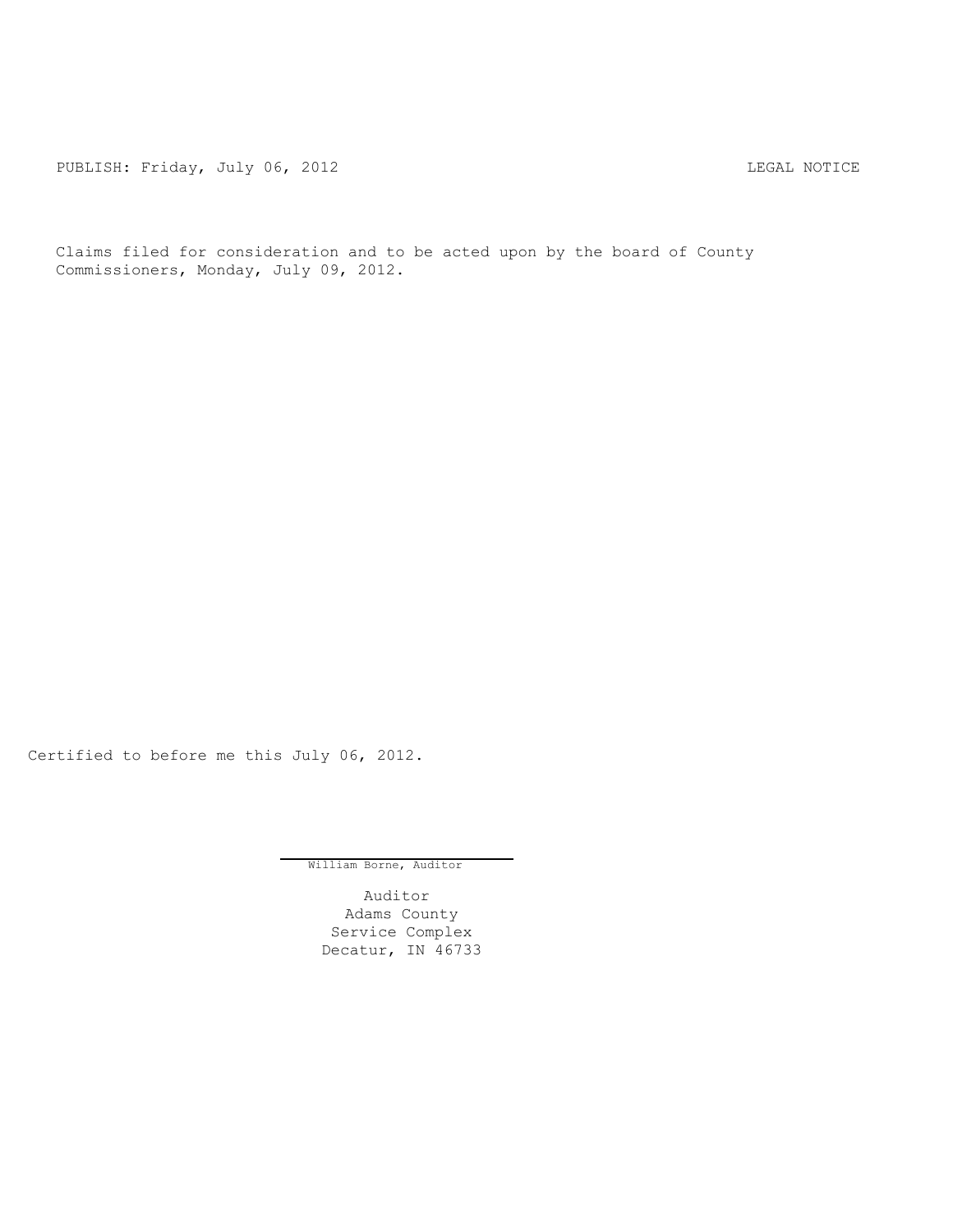

## **Claims Docket for Newspaper Adams County, Indiana**

## For Period: **5/30/2012** to **6/18/2012**

*313 W. Jefferson St. Decatur, IN 46733 (219) 724-2600*

## Date Claims to be Paid: **7/9/2012**

| <b>Vendor</b>                   | Amount     | <b>Vendor</b>                    | Amount     |
|---------------------------------|------------|----------------------------------|------------|
| <b>Adams County Auto Supply</b> | 290.53     | Adams Memorial Hospital          | 31,516.85  |
| Adams County Solid Waste        | 44.50      | <b>Adams County Treasurer</b>    | 869,612.80 |
| Adams Remco, Inc.               | 162.03     | Indiana Michigan Power           | 11,755.35  |
| Appraisal Research Corpor       | 31,452.00  | Arnold Lumber Co., Inc.          | 9.45       |
| Barker And Sons Wrecker S       | 362.50     | Beam, Longest, And Neff          | 22,706.09  |
| Berne Ready Mix                 | 1,835.23   | Berne Tri-Weekly News            | 42.23      |
| Brown, Blair A.                 | 180.00     | Hoosier Blue Flame               | 125.50     |
| Bowers, Charles                 | 2,333.33   | Chet's Pest Control              | 30.00      |
| Cintas Location #338            | 49.19      | City Of Decatur                  | 3,792.67   |
| Decatur True Value              | 162.77     | <b>Complete Printing Service</b> | 244.00     |
| Craigville Telephone Comp       | 119.00     | Decatur Daily Democrat           | 144.94     |
| Decatur Postmaster              | 100.00     | Decatur Tire Center              | 113.50     |
| Douglas L. Bauman               | 127.50     | Erie Haven                       | 3,244.65   |
| Everett Refrigeration & E       | 51.25      | Gordon Food Service              | 4,169.45   |
| Drake, Gregory L.               | 60.00      | Grimm's Auto                     | 108.50     |
| Hilty Engine Service            | 251.28     | I C O Training Fund              | 4.00       |
| Imaging Office Systems, I       | 812.85     | Indiana State Police Trai        | 136.00     |
| J & K Communications            | 64,319.80  | K-Mart                           | 21.48      |
| Werich, Kelly                   | 212.63     | Landis & Sons Drainage           | 5,108.75   |
| Lehman Feed Mill                | 4,738.50   | M. D. Landscaping Service        | 100.00     |
| Gresla, Mark S. Md              | 480.25     | Meshberger Brothers Stone        | 4,240.53   |
| Michael Todd And Company        | 104.70     | Minds Eye Graphics               | 38.64      |
| Monroe Water Department         | 116.70     | Moser Motor Sales, Inc.          | 418.14     |
| National Oil And Gas            | 335.90     | Ogg, Neil                        | 17.63      |
| Nipsco                          | 76.34      | Office Concepts, Inc.            | 317.00     |
| Miller, Patrick                 | 10.00      | Portland Motor Parts, Inc        | 438.81     |
| McIntosh, Rhonda L.             | 151.80     | Roto-Rooter                      | 405.00     |
| Selking International           | 144,384.06 | <b>Shell Fleet Plus</b>          | 80.00      |
| <b>Shifferly Dodge</b>          | 112.00     | Sport Form                       | 641.00     |
| Print Shop                      | 2,024.59   | Top Supply Company               | 316.81     |
| Tractor Supply Credit Plan      | 58.97      | U.S. Postmaster                  | 315.00     |
| Wal-Mart / GEMB                 | 207.12     | Welder Services, Inc.            | 45.72      |
| West Payment Center             | 460.96     | Witham Toxicology Laboratory     | 988.00     |
| Burry, Herman, Miller, Brown    | 3,514.00   | CenturyLink                      | 2,488.11   |
| <b>Bit Mat Products</b>         | 16,228.33  | Tom Magnan                       | 275.95     |
| Duane Moser                     | 2,667.00   | Jay County REMC                  | 250.52     |
| Purdue University               | 651.64     | Myers Floor Covering & Furniture | 3,527.68   |
| Indiana State Bar Associa       | 280.00     | Victoria A. Hammond              | 14.25      |
| Waste Management                | 224.62     | <b>B</b> Secure Alarm Systems    | 65.30      |
| Don Myers Plumbing              | 146.56     | Boyce Forms - Systems            | 262.50     |
| Jackson Oil & Solvents, I       | 139.60     | W. A. Jones And Son              | 2,652.70   |
| Chad W. Sprunger                | 1,125.49   | Decatur Ag Center                | 89.95      |
| Zurcher Tire, Inc.              | 1,370.48   | D. O. Mccomb & Sons              | 100.00     |
| Tom Magnan/Special Needs        | 43.45      | Smilemakers                      | 241.49     |
| Kristina Buckner                | 16.72      | Benicomp, Inc                    | 172,948.51 |
| Karen Fouts                     | 260.28     | Emil W. Meyer                    | 60.00      |
| Harvest Land Co-op              | 8,971.99   | Koorsen Fire and Security, Inc.  | 979.15     |
| Wal-Mart                        | 40.52      | Adams County Truck Repair        | 357.33     |
|                                 |            |                                  |            |